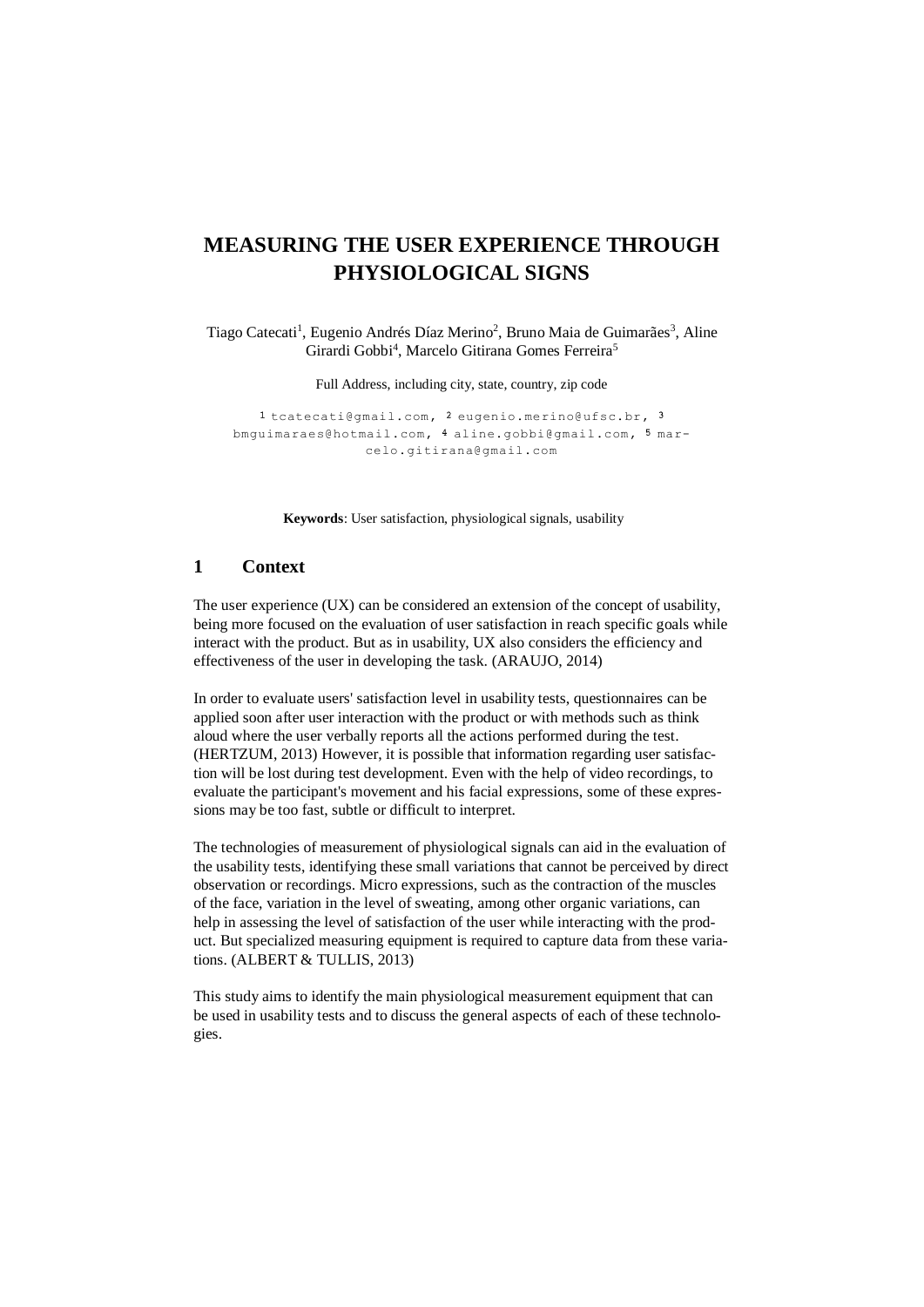### **2 Method**

This research was performed a systematic literature review (SLR) based on the method Sampaio and Mancini (2007). The authors describe the development of the systematic review of the literature in five stages:

- 1. Define the question;
- 2. Search the evidence;
- 3. Review and select studies;
- 4. Analyze the methodological quality of the studies;
- 5. Show the results.

Following the method proposed by the authors, the research question was defined:

- What are the main measuring physiological signals equipment, non-invasive or noninvasive, that can be used to quantify the level of user satisfaction in usability tests?

The search for evidence came in two of the major international databases: Web of Science and Scopus. We analyzed all the articles from the searches with the string: "physiological signal" AND ("user experience" OR satisfaction).

The articles identified in the databases have undergone two review stages to be considered relevant to the research. The first stage was based on the analysis of the title, keywords and summary of the articles found. The second step was the complete analysis of the articles that were selected in the previous stage, and the criterion of selection of the works was the level of contribution to answer the question of research proposed. The studies that did not show relevant contributions regarding the identification of emotions through physiological signals were excluded from the research.

## **3 Results**

In total, 29 articles were found in the Scopus and Web of Science databases for evaluation. After evaluating the titles, keywords and abstracts, 18 articles with potential relevance for the research were filtered. After reading these articles, 10 articles with relevance to the theme were selected.

Almost all articles had a maximum of five citations, and three articles do not have any citation, except for the article by Nacke, et al. (2010) with forty-nine citations. This large number of citations can be explained by the consistency of the study, due to the great depth in the statistical analyzes of the data obtained by the researchers. Data referring to the number of citations were obtained using the Google Scholar database.

Half of the studies in addition to using the physiological measurement equipment to gauge the user's emotions during a task propose a new way of using this equipment. New methods of analysis have been proposed as well as the development of systems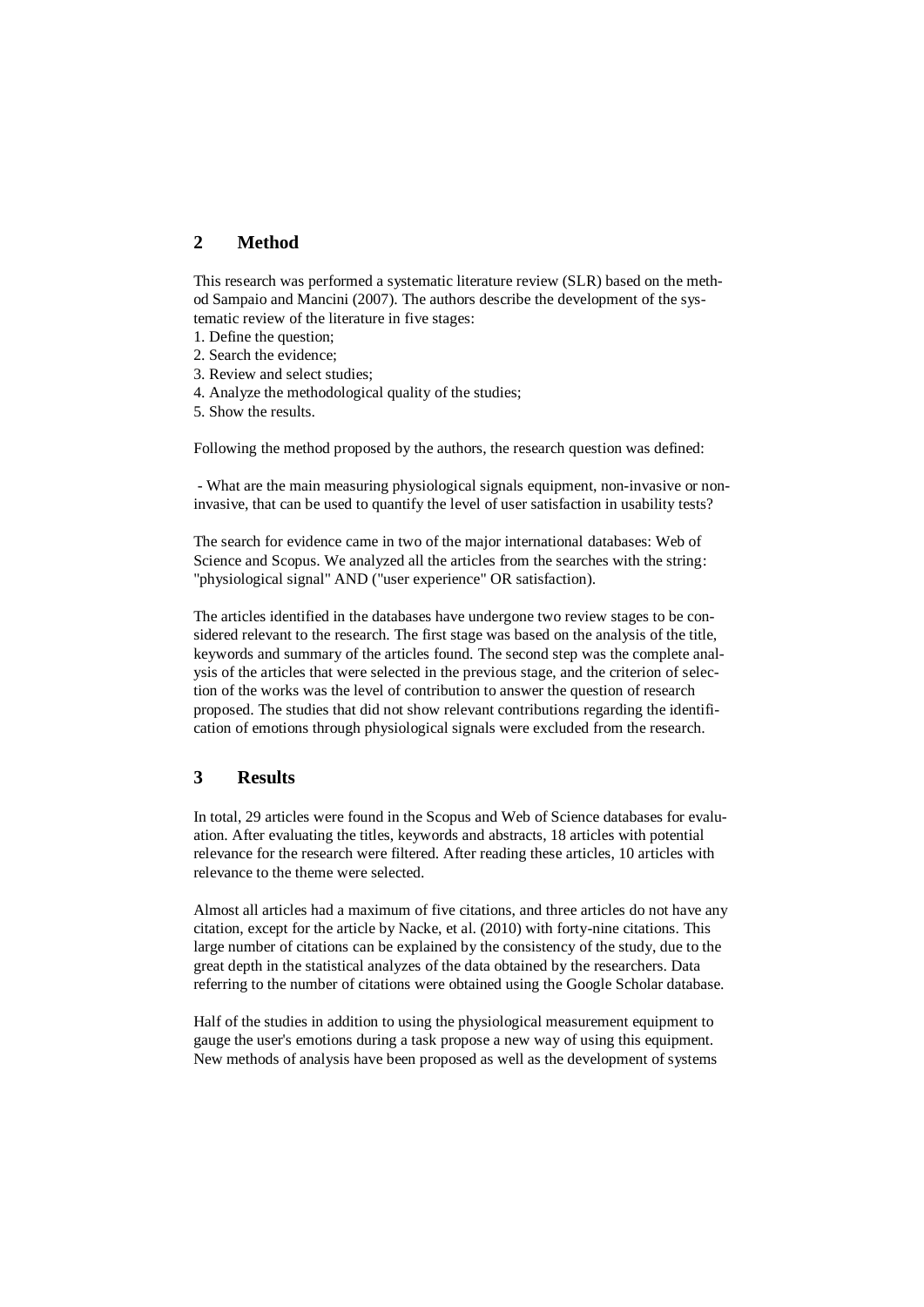that use various physiological signals to automatically measure the emotions of individuals during the tests.

In articles that work with emotional states such as frustration, immersion and boredom the use of electroencephalogram is more frequent. The exception in this SLR was the article by Foglia and Zanda (2014) that measure states such as boredom and concentration without the use of an EEG. Even with the divergence of this article, it is possible to assume that, for the development of usability tests and user experience, the EEG would be the most appropriate equipment, since research in this area values the measurement of user satisfaction levels while interacting with the product.

The equipment that appeared more frequently, in more than half of the articles were: Skin conductance (7 articles); Heart rate (6 articles); and electroencephalography (5 articles). These devices were used in conjunction with at least two more physiological measuring devices, including or not skin conductance and heart rate, except for one article, where the electroencephalography was exclusively performed. The use of various equipment can be explained by the presence of interference in the physiological signals, as described by Nacke et al. (2010), as well as by the suitability of the equipment for a certain emotion. In this way the identification of emotions in relation to the physiological changes becomes more precise.

# **4 Conclusions**

The objective of the work was reached through the systematic literature review method proposed. The technologies present in all selected papers were identified and described, being analyzed as proposed by Sampaio and Mancini (2007). The selected articles were analyzed and discussed in this paper, as well as the 10 technologies discussed in this work.

Even with the difficulties of accessing the presented technologies, its use in the area of usability and user experience can be considered promising. The use of physiological measurement equipment in these areas can lead to a new level of understanding of both the users' emotions and their needs. These contributions can go beyond the academic area, helping in the development of products and systems that best suit the needs and capacities of its users.

#### **5 References**

- 1. ALBERT, William; TULLIS, Thomas. Measuring the user experience: collecting, analyzing, and presenting usability metrics. Newnes, 2013.
- 2. ARAUJO, F. S. Avaliação da Experiência do Usuário: uma proposta de sistematização para o processo de desenvolvimento de produtos. Tese (Doutorado), Universidade Federal de Santa Catarina, Florianópolis. 2014.